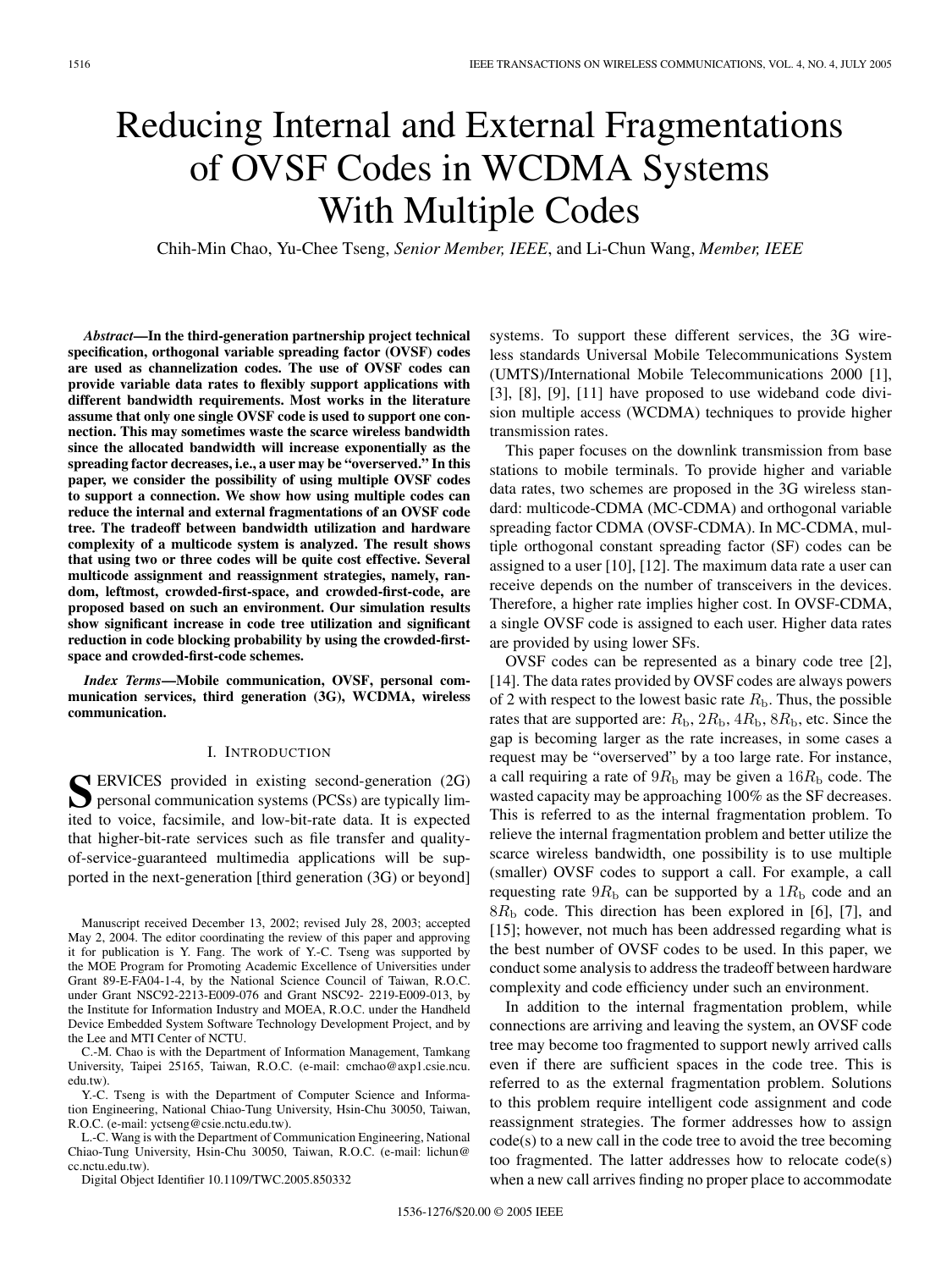

Fig. 1. A code blocking scenario (busy codes are marked by gray).

it but the remaining capacity in the system is sufficient [13]. Code reassignment involves costs, which should be minimized. This is very similar to the traditional memory management problem in operating system design [16]. All these may have significant impact on bandwidth utilization and call blocking probability.

The code assignment and reassignment problems in WCDMA systems have been widely studied [4], [5], [17], [18]. Most of these strategies are under a single-code-peruser assumption. In a multicode-per-user environment, more considerations need to be addressed, including the number of codes to be assigned to the user, the ordering of code assignment, the colocation of codes, and the assignment of individual codes. This paper addresses code assignment and reassignment issues together where multi-OVSF codes can be assigned to a user. The general objective is to make the OVSF code tree as compact as possible in order to support more new calls, either with less blocking or with less reassignment cost. We propose several multicode assignment and reassignment schemes, namely, random, leftmost, crowded-first-space, and crowdedfirst-code. The random scheme is used here for comparison reasons. The leftmost scheme is similar to the first-fit memory management algorithm [16], which stops searching when the first big enough space is found. The crowded-first-space scheme is similar to the best fit algorithm [16], where a space that is larger than but closest to the request will be allocated. However, when ties occur, the consideration in an OVSF code tree is quite different from that in a memory space. Another memory allocation algorithm, the buddy systems [16], is also similar to our OVSF environment in that the provided capacities are always powers of 2. It is similar to the best fit algorithm and has similar problems in handling ties. Simulations have been conducted to evaluate the performance of the proposed schemes. The results justify that the crowded-first-space and the crowded-first-code schemes can provide more compact code trees, thus significantly reducing the code blocking probability and code reassignment cost. For example, by allowing at most two codes for each call, these schemes can reduce the code reassignment costs by 82 and 83%, respectively, as opposed to the random scheme, when the system is 80% loaded with a maximum spreading factor  $= 256$ .

The rest of the paper is organized as follows. In Section II, we introduce the generation of orthogonal Walsh codes and motivate our work by observing the internal and external fragmentation problems in a code tree. Section III analyzes the internal fragmentation problem. The proposed multicode assignment and reassignment schemes are presented in Section IV, which is followed by simulation results in Section V. Concluding remarks are given in Section VI.

## II. BACKGROUNDS AND MOTIVATIONS

In an OVSF-CDMA system, each base station manages a code tree for downlink transmission. The resource units in an OVSF code tree are codes. Therefore, base stations are responsible for utilizing their code trees efficiently to increase the performance of the system. In this section, we will introduce the background of OVSF code trees and motivate this paper by defining the internal and external fragmentation problems.

### *A. OVSF Code Tree*

OVSF codes are used as channelization codes in the UMTS terrestrial radio access network. These OVSF codes can be represented by a code tree as shown in Fig. 1. Each OVSF code can be denoted as  $C_{SF,k}$ , where k is the branch number  $1 \leq k \leq$  SF. The root code is  $C_{1,1} = (1)$ . The codes at the second level are  $C_{2,1} = (1, 1)$  and  $C_{2,2} = (1, -1)$ . The codes at the kth level are defined by spawning two codes  $(C, C)$ and  $(C, \overline{C})$  from each code  $(C)$  at the  $(k-1)$ th level, where  $\overline{C}$  is the bitwise complement of C. The number of levels is determined by the maximum SF.

The number of codes at each level is equal to the value of SF. All codes in the same level are orthogonal while codes in different levels are orthogonal if they do not have an ancestor– descendant relationship. The data rate is halved whenever we go one level down the tree. Leaf codes have the minimum data rate, which is called the basic rate  $R<sub>b</sub>$ , of the system. For example, in Fig. 1,  $C_{8,1}$  has the rate of  $1R_b$ , while  $C_{4,1}$  and  $C_{2,1}$  have rates of  $2R<sub>b</sub>$  and  $4R<sub>b</sub>$ , respectively.

#### *B. Internal Fragmentation and External Fragmentation*

Internal fragmentation occurs when the allocated data rate to a call is larger than what is requested. The reason is that the allocatable code rate is always a power of 2 with respect to the basic rate  $R<sub>b</sub>$ . For example, we must assign  $128R<sub>b</sub>$  to a request for rate  $67R<sub>b</sub>$  if only one code can be assigned. There is a waste of  $61/67 \approx 91\%$  in bandwidth because of internal fragmentation. Such deficiency can be alleviated by assigning multiple codes to a request. For example, the waste can be reduced to  $1/67 \approx 1.5\%$  if we can assign two codes  $(64R<sub>b</sub> + 4R<sub>b</sub>)$  to the request.

External fragmentation occurs when the code tree has a number of low-rate codes such that calls requesting for higher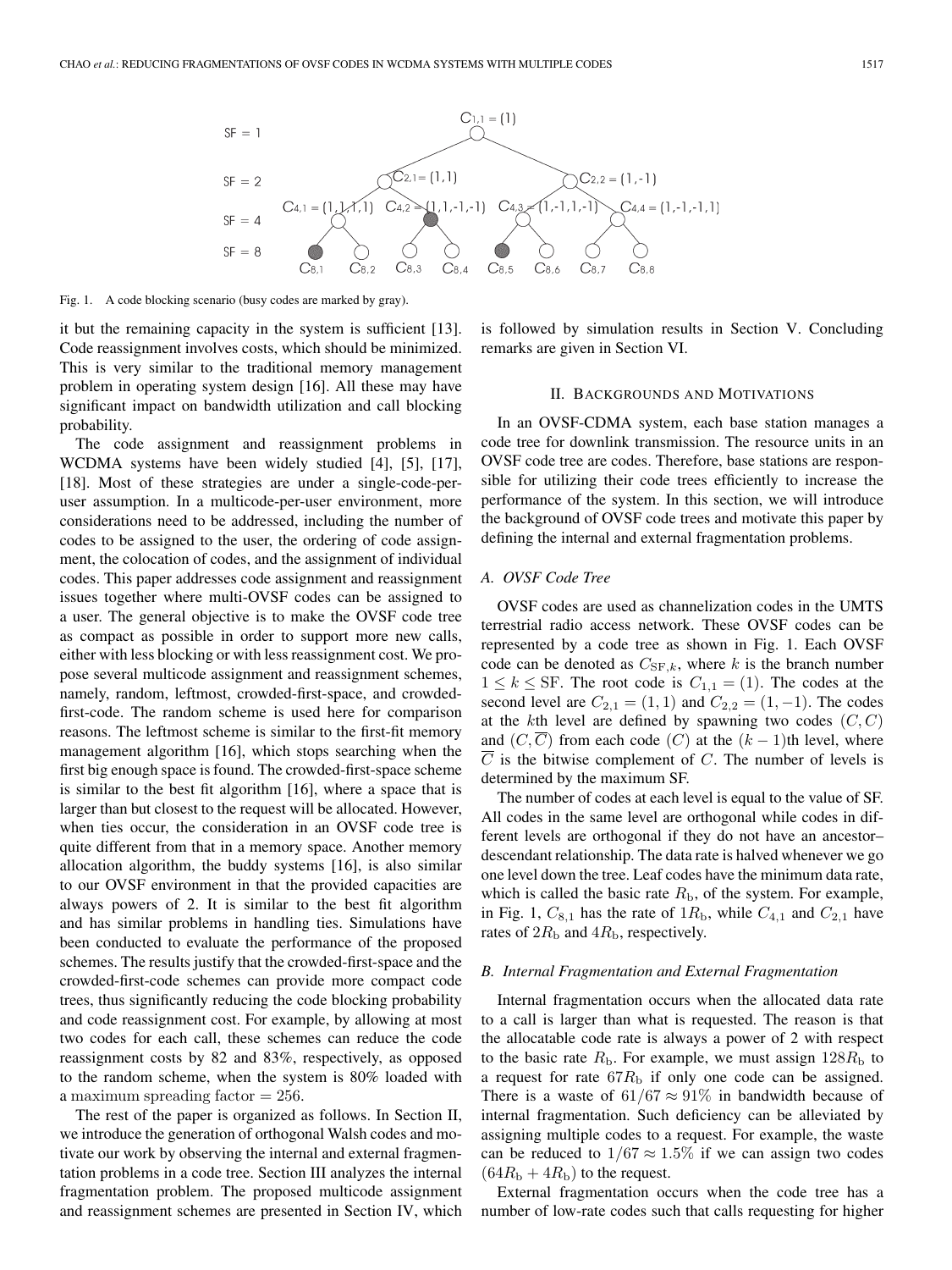rates can easily get rejected even if there is still sufficient capacity remaining in the code tree. Fig. 1 shows an example where codes  $C_{4,2}$ ,  $C_{8,1}$ , and  $C_{8,5}$  are occupied. The remaining capacity is  $4R<sub>b</sub>$ . But a new call requesting a rate of  $4R<sub>b</sub>$  will be rejected because there is no such code available. We call such a situation code blocking. Code blocking may reduce the system's utilization. One possible solution to external fragmentation is to allocate codes more carefully when requests arrive, to which we refer as the code assignment problem. The other remedy is to conduct code replacement by moving occupied codes around, to which we refer as the code reassignment problem. In the earlier scenario, we can vacate code  $C_{2,2}$  by moving  $C_{8,5}$  to  $C_{8,2}$ . However, if three codes are allowed to support a connection, the above relocation is even unnecessary. One of the purposes of this paper is to consider the above assignment and reassignment problems in a system allowing multiple codes.

## III. REDUCING INTERNAL FRAGMENTATION BY MULTIPLE CODES

Internal fragmentation occurs when a user receives more than the needed resource. Using multiple codes can more closely match the users' requirements. However, more codes incur higher hardware cost. This section analyzes the relationship between the internal fragmentation and the allowable number of codes.

In the analysis, we assume that calls may request for any rate between  $1R_b$  and  $mR_b$ , where  $m = 2<sup>k</sup>$  for some integer k. The actual arrival rate for  $iR_b$  is assumed to be  $\lambda_i$ ,  $i = 1...m$ (i.e., excluding those that are rejected). Thus, the actual demand is  $Q = \sum_{i=1}^{m} \lambda_i \times iR_{\text{b}}$ . Our goal is to derive the amount of capacity loss due to internal fragmentation, assuming that at capacity loss due to internal fragmentation, assuming that at most  $n$  codes can be used by each request. Given any request  $iR_{\rm b}$ , let  $f^n(i)$  be the minimal rate that can be assigned to the request. For example, and can opply derive that  $f_1^1(1) - 4R$ request. For example, one can easily derive that  $f^1(4) = 4R_b$ ,  $f^1(6) = 8R_{\rm b}, \quad f^2(6) = 6R_{\rm b}, \quad f^2(7) = 8R_{\rm b}, \quad f^3(7) = 7R_{\rm b},$ and  $f^3(15) = 16R_b$ . Let  $N(i)$  be the number of 1s in i's binary representation (for example,  $N(4) = N(100<sub>2</sub>) = 1$  and  $N(7) = N(111<sub>2</sub>) = 3$ . The function  $f<sup>n</sup>(i)$  can be derived recursively as

$$
f^{n}(i) = \begin{cases} 2^{\lceil \lg i \rceil} R_{\rm b}, & n = 1\\ iR_{\rm b}, & n \ge 2, n \ge N(i) \\ 2^{\lfloor \lg i \rfloor} R_{\rm b} + f^{n-1} (i - 2^{\lfloor \lg i \rfloor}) R_{\rm b}, & \text{otherwise.} \end{cases}
$$

For example, when  $n = 1$ , only one code is available for each request, so  $f^1(4) = 2^{\lceil \lg 4 \rceil} = 4R_{\rm b}$  and  $f^1(6) = 2^{\lceil \lg 6 \rceil} = 8R_{\rm b}$ . With more than one code, we can translate  $i$  into a binary number and look at the number of 1s in it, i.e.,  $N(i)$ . If  $n \geq N(i)$ , each binary 1 corresponds to one code, so  $N(i)$ codes are sufficient and the request is assigned a capacity perfectly matching the demand. For example,  $f^3(6) =$  $f^3(110_2)=6R_b$  and  $f^3(13) = f^3(1101_2) = 13R_b$ . If  $n <$  $N(i)$ , we assign one code to serve the leading binary 1 and recursively call  $f^{n-1}$  to resolve the remaining demand of rate  $i - 2^{\lfloor \lg i \rfloor}$  by using the remaining  $n - 1$  codes. For example,  $f^{2}(13) = f^{2}(1101_{2}) = 2^{3} + f^{1}(13 - 2^{3}) = 2^{3} + 2^{3} = 16R_{b}$  and  $f^3(23) = f^3(10111_2) = 2^4 + f^2(23 - 2^4) = 2^4 + 2^2 +$  $f<sup>1</sup>(23 - 2<sup>4</sup> - 2<sup>2</sup>) = 2<sup>4</sup> + 2<sup>2</sup> + 2<sup>2</sup> = 24R<sub>b</sub>$ . Intuitively, we use the first  $n - 1$  codes to support the leading  $n - 1$  binary 1s and the last code to cover the remaining capacity. Note that the number of codes to be used may be less than  $n$  in the case of  $n < N(i)$ . For example, in the previous example,  $f^3(23) = (2^4 + 2^2 + 2^2)R_b = (2^4 + 2^3)R_b$ , so either three or two codes can be used. In the rest of this paper, given any request  $iR_b$ , we will assume that  $n' = \min\{n, N(i)\}\)$  codes will be assigned to the request.

*Theorem 1:* Given any request  $iR_b$ , suppose that at most n codes can be used. Then the minimum capacity that can match the request is  $f^n(i)$ .

*Proof:* When  $n \geq N(i)$ , it is sufficient to use  $N(i)$  codes to perfectly match the demand, so  $f^n(i) = iR_b$  and the theorem holds trivially. It remains to prove the theorem for  $n < N(i)$ . When  $n < N(i)$ , the request  $iR<sub>b</sub>$  has to be overserved. Specifically, at least  $N(i) - n + 1$  binary 1s of i will be overserved. The amount of overserved capacity produced by  $f^{n}(i)$  is minimal since the leading  $n - 1$  binary 1s have been covered, which means that the overserved capacity is minimal.

Thus, given  $n$  assignable codes, the actual capacity that is assigned to users is  $A_n = \sum_{i=1}^m \lambda_i \times f^n(i)$ . The average amount of internal fragmentation when using  $n$  codes can be written as  $A_n - Q$ . Since  $A_n$  is the actual capacity allocated to users, the value  $I_n = (A_n - Q)/A_n$  can be regarded as the internal fragmentation ratio. We will demonstrate some simulation results based on the above formulation in Section V.

# IV. REDUCING EXTERNAL FRAGMENTATION BY MULTICODE ASSIGNMENT AND REASSIGNMENT

In the previous section, we only consider capacity loss due to internal fragmentation when using multiple codes. When placing individual codes on the code tree, their locations in the tree also have impact on the utilization of the system. The term external fragmentation refers to the situation when the code tree is too fragmented to accept new requests even if there is sufficient remaining capacity in the code tree. The purpose of this section is to propose code assignment and reassignment strategies to alleviate the external fragmentation problem when multiple codes need to be allocated for a request.

# *A. Multicode Assignment*

Given a call request  $iR<sub>b</sub>$ , assuming that at most n codes can be used, our goal is to allocate sufficient capacity for the request from the code tree. From earlier derivation, we would allocate  $f^{n}(i)$  for the request. Let  $2^{k_1}R_{b_1}, 2^{k_2}R_{b_2}, \ldots, 2^{k_{n'}}R_{b_n}$ be the *n'* codes calculated by  $f^n(i)$ ,  $n' \leq n$ . Without loss of generality, let  $k_1 > k_2 > \cdots \geq k_{n'}$ . There are three dimensions when considering the code allocation problem.

• Ordering of assignment: This refers to which of the  $n'$ codes should be allocated first and which later. We propose two strategies here: increasing and decreasing. By the increasing strategy, codes with lower rates are assigned earlier than those with higher rates. By the decreasing strategy, codes with higher rates are assigned first.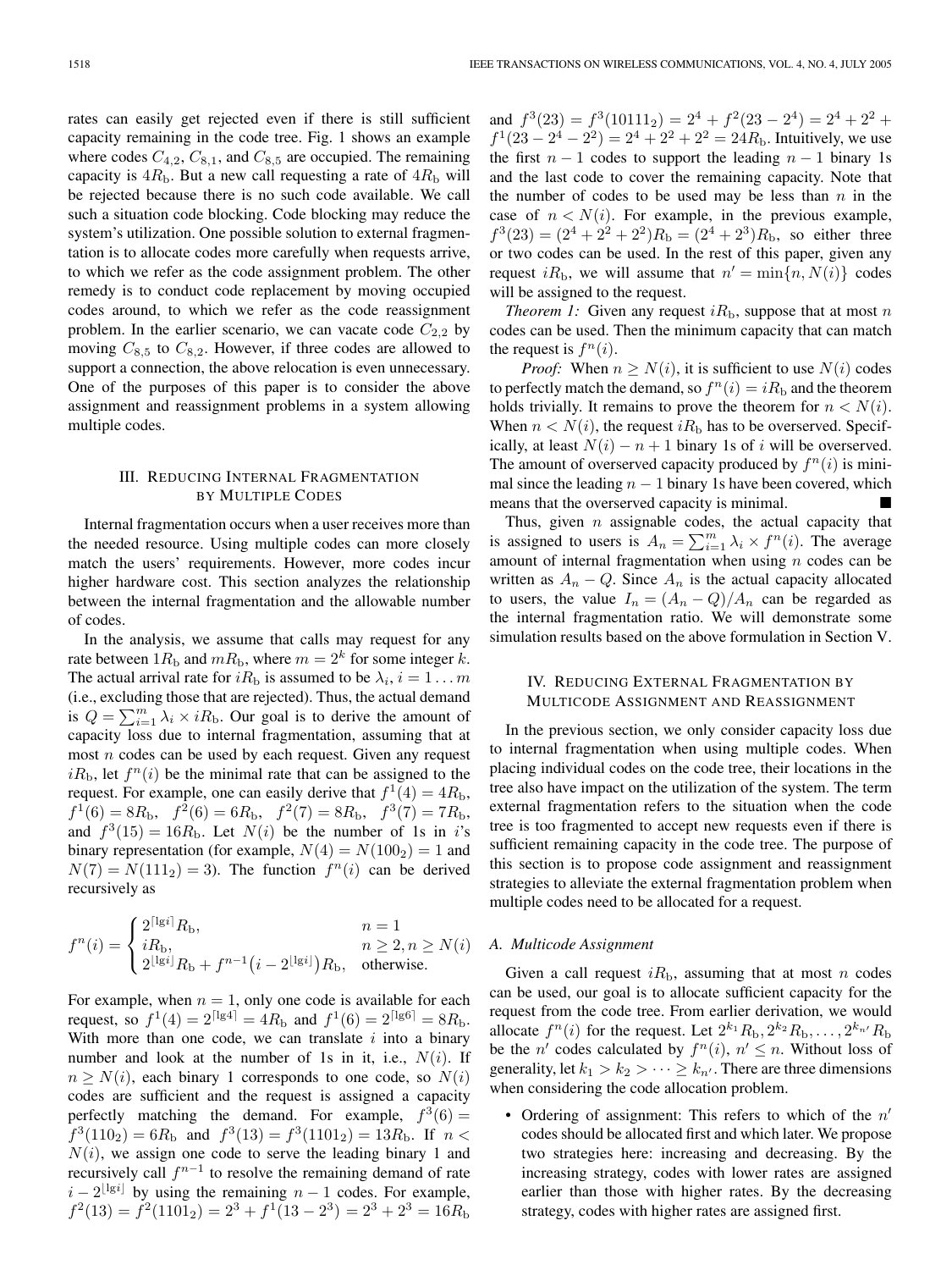

Fig. 2. Code assignment examples ( $max SF = 32$ ).

- Colocation of codes: This refers to the relative locations of the  $n'$  codes in the code tree. Here we propose two strategies. By the united strategy, we will try to find a sufficiently large subtree that can accommodate all the  $n'$ codes simultaneously. By the separated strategy, each of the  $n'$  codes is assigned independently. Note that by the former strategy, when the request is released, the code tree will have a higher chance of having larger codes than the latter strategy; this is because the codes are closer to each other in the code tree.
- Assignment of individual codes: When considering the assignment of each single code, there may exist multiple candidate codes that can satisfy the request. We propose four strategies below. Let  $2^{k_j}R_b$ ,  $j \leq n'$ , be the request under consideration.
	- 1) Random: We randomly pick any of the candidate codes that have the rate  $2^{k_j}R_b$  and assign it to the request.
	- 2) Leftmost: When there is more than one candidate code with rate  $2^{k_j}R_b$ , we pick the leftmost one in the code tree and assign it to the call. The intuition here is to always vacate a larger capacity in the right-hand side of the code tree (to avoid the code tree becoming too fragmented), which can be used to accommodate higher-rate calls in the future.
	- 3) Crowded-first-space: We pick the candidate whose ancestor code has the least free capacity. Specifically, suppose codes  $x$  and  $x'$  are both candidate codes. We compare the free capacities of their ancestors, say  $y$ and  $y'$ , respectively. The one with less free capacity (i.e., more crowded) will be chosen for use. Whenever there are ties, we will go one level up by comparing the ancestor codes of  $y$  and  $y'$  and choose the more crowded one. This is repeated until the most crowded subtree is identified. One special case is  $y = y'$  (i.e., we trace to the same subtree). If so, we follow the leftmost strategy to pick the code on the left-hand side. Intuitively, this strategy also tries to place busy codes (and thus free codes) together.
	- 4) Crowded-first-code: This strategy is similar to the previous one except that when comparing candidates we will adopt the numbers of occupied codes (instead of space) in the subtrees rooted by  $y$  and  $y'$  as the comparison metric. Still, crowded ones are chosen first. The intuition is we regard a code (instead of its rate) as a unit, since all its capacity will be released at the same time when the request leaves.

Below, we use an example to explain the assignment of one code when  $n = 2$ . Consider the code tree in Fig. 2(a). Suppose that a new call arriving is requesting a rate of  $2R<sub>b</sub>$ . Then one code can support this request (i.e.,  $n' = 1$ ). There are six candidates with rate  $2R_b$ :  $C_{16,1}$ ,  $C_{16,5}$ ,  $C_{16,6}$ ,  $C_{16,7}$ ,  $C_{16,8}$ , and  $C_{16,13}$ . By the random strategy, any of the candidates may be rejected to come the new sell. By the leftmest strategy,  $C$ picked to serve the new call. By the leftmost strategy,  $C_{16,1}$ will be chosen. By the crowded-first-space strategy, we will go one level up to check these codes' ancestors. Among them, both  $C_{8,1}$  and  $C_{8,7}$  will be fully occupied if  $C_{16,1}$  and  $C_{16,13}$ are chosen, respectively. So we further compare their ancestors,  $C_{4,1}$  and  $C_{4,4}$ , but again this is a tie. After further going one<br>layed up we find  $C_{4,4}$  has less especity left than  $C_{4,4}$  deep as level up, we find  $C_{2,2}$  has less capacity left than  $C_{2,1}$  does, so  $C_{16,13}$  will be selected to serve the new call. By the crowded-<br>first and a strategy often aging and layed up we find that the first-code strategy, after going one level up, we find that the ancestors  $C_{8,1}$ ,  $C_{8,3}$ ,  $C_{8,4}$ , and  $C_{8,7}$  have 2, 0, 0, and 1 occupied codes, respectively. By our definition,  $C_{8,1}$  is most crowded, so  $C_{16,1}$  is chosen to serve the new call.

Next, we consider a multicode assignment example based on the code tree in Fig. 2(b). Suppose that a new call needing a rate of  $6R_b$  arrives. Two codes,  $4R_b$  and  $2R_b$ , are needed to support this request. Considering the colocation of codes, suppose we decide to adopt the separated strategy. Then these two codes will be allocated independently. If the decreasing and the leftmost strategies are adopted,  $C_{8,1}$  and  $C_{16,3}$ will be allocated. On the contrary, if the increasing strategy is adopted, then  $C_{16,1}$  and  $C_{8,2}$  will be allocated. By the crowded-first-space strategy,  $\{C_{8,8}, C_{16,14}\}$  and  $\{C_{16,14}, C_{8,8}\}$ will be allocated when the decreasing and increasing strategies are adopted, respectively. By the crowded-first-code strategy,  $\{C_{8,3}, C_{16,7}\}\$  and  $\{C_{16,7}, C_{8,3}\}\$  will be allocated when the decreasing and increasing strategies are adopted, respectively. If the united strategy is adopted, only codes  $C_{4,1}$ ,  $C_{4,2}$ , and  $C_{4,4}$ , which have free capacity larger than  $6R_{\rm b}$ , will be con-<br>cidental Haussian if the increasing states is adopted C sidered. However, if the increasing strategy is adopted, <sup>C</sup>4*,*2 will not be a candidate since the only free  $4R<sub>b</sub>$  code  $C<sub>8,3</sub>$ will be fragmented by the  $2R<sub>b</sub>$  subrequest, thus blocking the later  $4R_b$  subrequest. By the leftmost strategy,  $\{C_{8,1}, C_{16,3}\}\$ will be allocated to serve the new call for both increasing and decreasing strategies. By the crowded-first-space strategy, {C8*,*8, C16*,*14} will be allocated (for both increasing and decreasing strategies) since  $C_{2,2}$  has less capacity left than  $C_{2,1}$ . By the crowded-first-code strategy, if decreasing strat-<br> $C_{1,2}$  and  $C_{2,3}$  will be allocated because egy is applied,  $C_{8,3}$  and  $C_{16,7}$  will be allocated because  $\widetilde{C}_{4,2}$  has more occupied codes than  $C_{4,4}$ . If increasing strategy is adopted,  $C_{16,14}$  and  $C_{8,8}$  will be allocated to the new call.

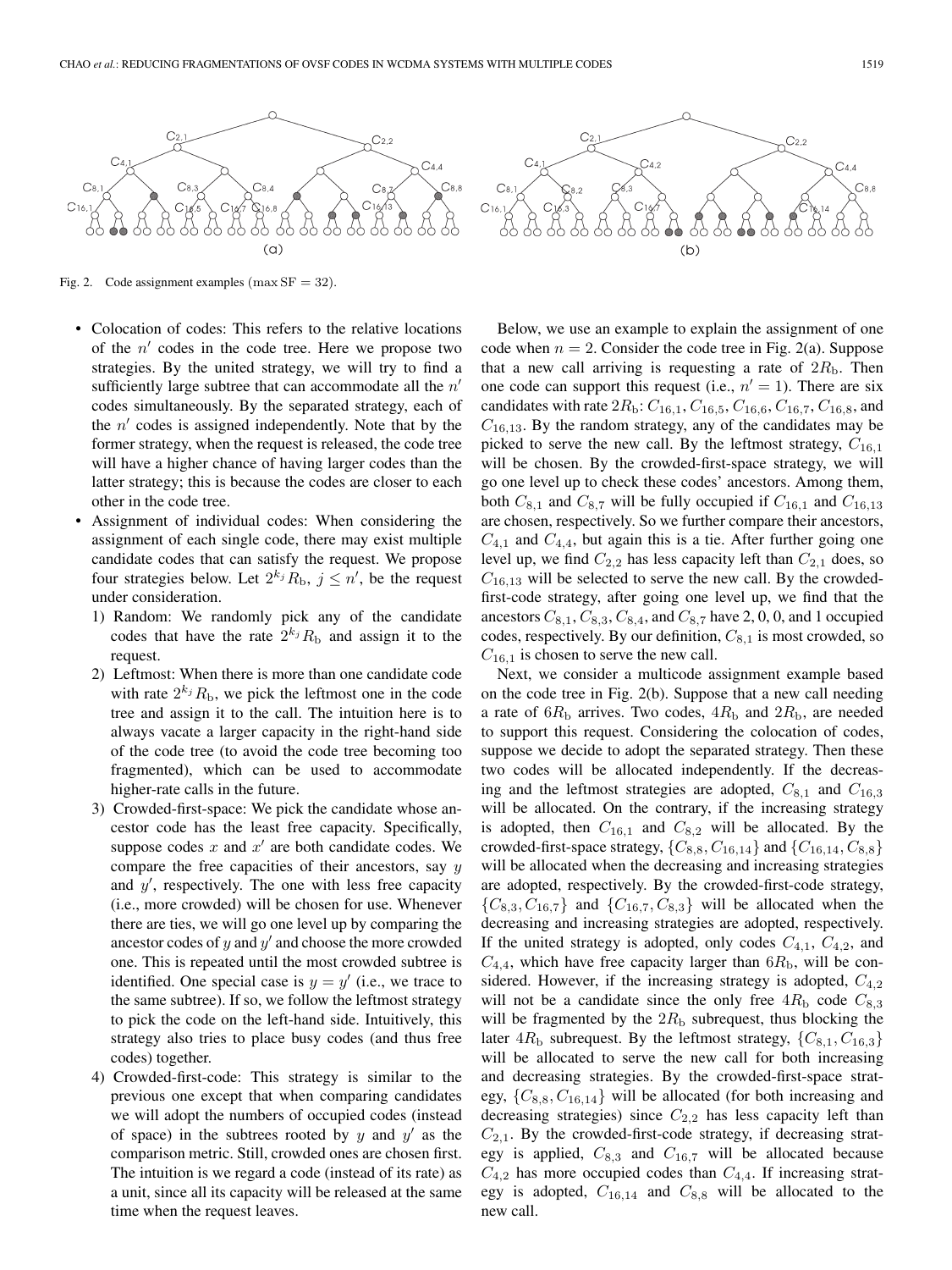

Fig. 3. Code reassignment examples ( $max SF = 32$ ).

#### *B. Code Reassignment*

When a code tree is used for long time, it is sometimes inevitable that the tree may become fragmented. In this case, a new call requesting for a rate  $iR<sub>b</sub>$  may be rejected even if the total amount of free capacity in the code tree is  $\geq f^{n}(i)$ . This is the external fragmentation problem and may result in low utilization of the code tree.

To resolve this problem, code reassignment can be conducted to move current codes around so as to squeeze a large-enough space for the request. In [13], a dynamic code assignment (DCA) scheme was proposed to solve the single-code reassignment problem. Given a fragmented code tree and a code request (of rate in the power of 2), the DCA scheme can determine a subtree that incurs the least reassignment cost, where the cost is defined to be the number of reassignments to vacate the identified subtree.

In this paper, we consider multicode reassignment. Our scheme utilizes the DCA scheme as a basic construction block. However, when moving codes around, we also consider where to place those codes that are migrated so as to reduce the potential future reassignment cost (this issue is ignored in [13]). Note that for consistency, the placement of migrated codes should follow the same code assignment strategies as described in Section IV-A. Also note that only separated reassignment of migrated codes is applicable since DCA only vacates one target at a time. The integrated solution is outlined as follows.

- 1) Given a request for rate  $iR<sub>b</sub>$ , first run the code assignment scheme as described in Section IV-A. If this succeeds, exit the procedure. Otherwise, check whether the remaining capacity of the code tree is  $\geq f^{(n)}(i)$  or not. If so, go to the next step; otherwise, reject the request and exit.
- 2) Run the code assignment again and assign codes one-byone depending on the chosen code assignment strategies. However, in this time, whenever we fail to find a location to accommodate any rate  $2^{k_j}R_b$ ,  $j \leq n'$ , the DCA scheme is initiated to determine a subtree, say  $T$ , of rate  $2^{k_j}R_b$  (this step is guaranteed to succeed by [13]). Then for occupied codes in  $T$ , we relocate them one-byone either in decreasing or increasing strategy. The replacement of each code is regarded as a code assignment process and should follow the strategies chosen in Section IV-A to perform the relocation (for example, if the leftmost strategy is chosen, then the replacement should search locations following the same rule). This is repeated until all busy codes in  $T$  are migrated. Note that when relocating each code in  $T$ , it is possible that no free



code exists to accommodate this reallocated code. If so, another round of DCA (and thus another round of relocation) will be triggered recursively. This relocation process is guaranteed to complete since the total free capacity is sufficiently large.

For example, consider the code tree in Fig. 3(a). Suppose that  $n = 2$  and a new call requests for a rate of  $6R<sub>b</sub>$ . The request is split into two subrequests  $4R<sub>b</sub>$  and  $2R<sub>b</sub>$  and here we assume a decreasing strategy. The total free capacity is  $9R<sub>b</sub>$ , but there is no space to fit  $4R<sub>b</sub>$  and thus reassignment is required. In this example, code  $C_{8,7}$  will be chosen by DCA as the minimumcost branch to be vacated. By the leftmost strategy, the busy code  $C_{16,13}$  will be moved to  $C_{16,4}$ , after which  $C_{8,7}$  is free to accommodate the  $4R<sub>b</sub>$  subrequest. The subrequest  $2R<sub>b</sub>$  will be placed in <sup>C</sup>16*,*15 directly without reassignment.

A more complex example is in Fig. 3(b), which has a free capacity of  $8R_b$ . Still, let  $n = 2$ . A new call requests for a rate of  $7R_{\rm b}$ , which is split into two  $4R_{\rm b}$  subrequests. The first subrequest can be placed in  $C_{8,7}$ . For the second subrequest, the DCA will choose  $C_{8,6}$  to be vacated. When relocating the first busy code  $C_{16,12}$ , the DCA will be triggered again, which will identify  $C_{16,2}$  as minimum-cost subtree. Then the busy code  $C_{32,3}$  will be moved to  $C_{32,8}$ . Now  $C_{16,12}$  can be reassigned to  $C_{16,2}$  and  $C_{8,6}$  is vacated to support the second subrequest.

#### V. SIMULATION RESULTS

First, we demonstrate some simulation results about the internal fragmentation ratio derived in Section III. We consider three types of traffics  $(m \text{ is the maximum request rate}).$ 

- More small calls: the arrival rate for each of the request capacities  $1R_b \dots (m/2)R_b$  is  $\lambda$ , while that for each of the remaining request capacities is  $(\lambda/4)$ .
- Uniform: the arrival rates for all kinds of requests are the same.
- More large calls: the arrival rate for each of the request capacities  $1R_b \dots (m/2)R_b$  is  $(\lambda/4)$ , while that for each of the remaining request capacities is  $\lambda$ .

Tables I–III show the internal fragmentation ratios for these traffic types under different values of  $n$  and  $m$ . As we can see, the ratios normally improve significantly when  $n$  is increased from 1 to 2. Less significant improvement can be obtained when increasing *n* to 3, and after  $n \geq 4$  there is very little benefit. Since this reflects the hardware complexity, an  $n$  of 2 or 3 will be quite cost effective. Also note that since we only consider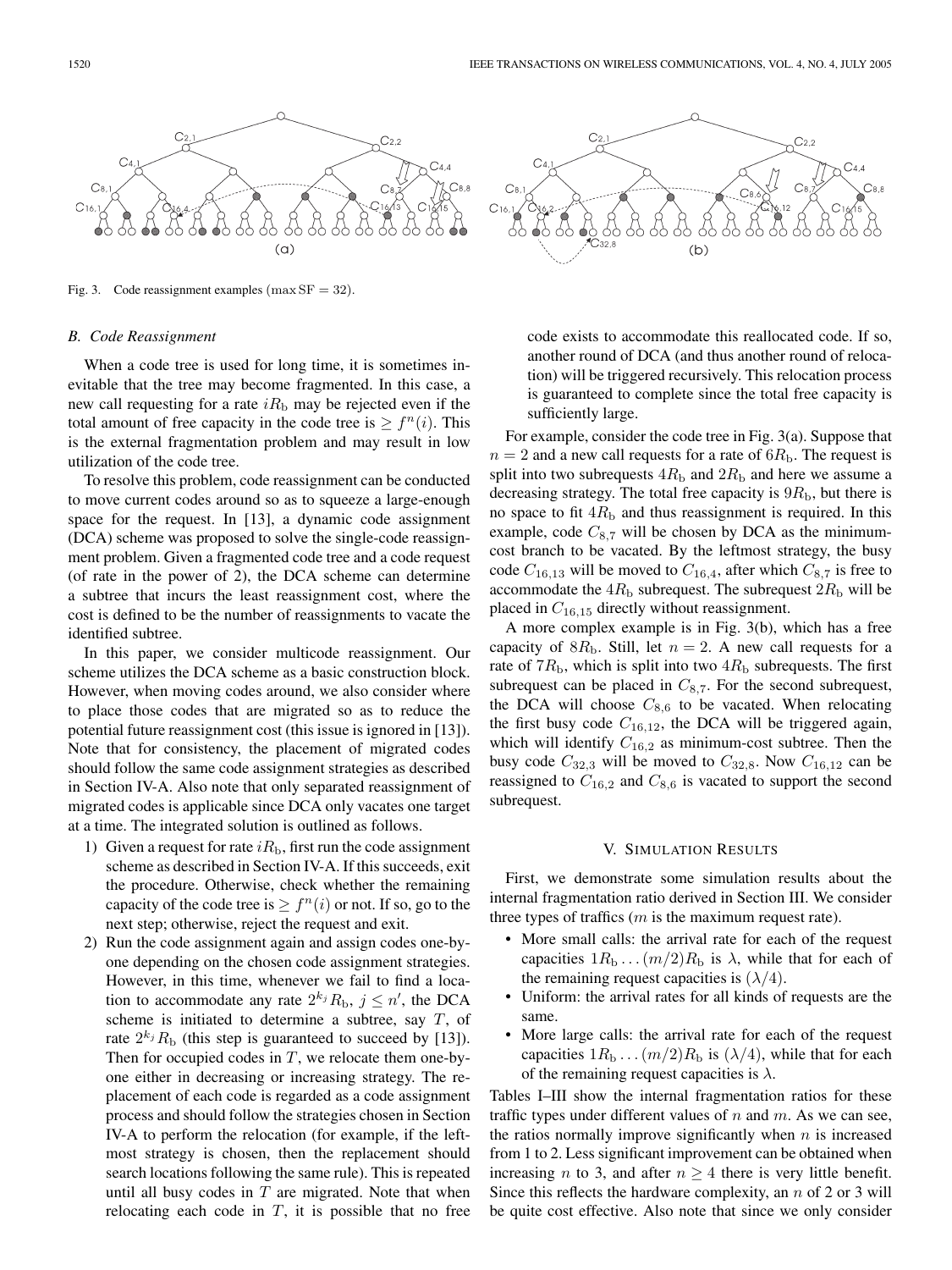TABLE I INTERNAL FRAGMENTATION RATIO UNDER THE "MORE SMALL CALLS" TRAFFIC PATTERN

| $\boldsymbol{n}$ | $m = 8$ | $m = 16$ | $m = 32$ | $m = 64$ | $m = 128$ | $m = 2.56$ |
|------------------|---------|----------|----------|----------|-----------|------------|
|                  | 0.1316  | 0.1758   | 0.2076   | 0.2272   | 0.2381    | 0.2439     |
| $\overline{2}$   | 0.015   | 0.0374   | 0.0598   | 0.0765   | 0.0871    | 0.0932     |
| 3                | 0       | 0.0033   | 0.0104   | 0.0185   | 0.0251    | 0.0296     |
| 4                | 0       | 0        | 0.0008   | 0.0029   | 0.0055    | 0.0078     |
| 5                | 0       | 0        | 0        | 0.0002   | 0.0008    | 0.0016     |
| 6                | 0       | 0        | 0        | 0        | 0.0001    | 0.0003     |
| 7                | 0       | 0        | 0        | 0        | 0         | 0.0001     |
| 8                |         |          |          | 0        |           |            |

TABLE II INTERNAL FRAGMENTATION RATIO UNDER THE "UNIFORM" TRAFFIC PATTERN

| $\boldsymbol{n}$ | $m = 8$  | $m = 16$ | $m = 32$ | $m = 64$ | $m = 128$ | $m = 256$ |
|------------------|----------|----------|----------|----------|-----------|-----------|
|                  | 0.1628   | 0.1963   | 0.2197   | 0.2338   | 0.2416    | 0.2457    |
| 2                | 0.0271   | 0.0498   | 0.0692   | 0.0826   | 0.0906    | 0.0951    |
| 3                | 0        | 0.0058   | 0.0141   | 0.0219   | 0.0275    | 0.0312    |
| $\overline{4}$   | 0        | 0        | 0.0015   | 0.004    | 0.0066    | 0.0087    |
| -5               | 0        | 0        | 0        | 0.0004   | 0.0011    | 0.002     |
| 6                | 0        | 0        | $\Omega$ | 0        | 0.0001    | 0.0003    |
| $\tau$           | 0        | 0        | $\Omega$ | 0        | 0         | 0.0001    |
| 8                | $^{(1)}$ |          | $^{(1)}$ |          |           | $\theta$  |

TABLE III INTERNAL FRAGMENTATION RATIO UNDER THE "MORE LARGE CALLS" TRAFFIC PATTERN

| n | $m = 8$  | $m = 16$ | $m = 32$ | $m = 64$ | $m = 128$ | $m = 2.56$ |
|---|----------|----------|----------|----------|-----------|------------|
| 1 | 0.1799   | 0.2075   | 0.2262   | 0.2374   | 0.2435    | 0.2467     |
| 2 | 0.0339   | 0.0566   | 0.0743   | 0.0858   | 0.0925    | 0.0962     |
| 3 | 0        | 0.0072   | 0.0162   | 0.0237   | 0.0289    | 0.032      |
| 4 | $\Omega$ | 0        | 0.0018   | 0.0046   | 0.0072    | 0.0092     |
| 5 | 0        | $\theta$ | 0        | 0.0005   | 0.0013    | 0.0022     |
| 6 | $\Omega$ | $\Omega$ | $\Omega$ | 0        | 0.0002    | 0.0004     |
| 7 | 0        | 0        | 0        | 0        | 0         | 0.0001     |
| 8 | $\Omega$ | 0        | 0        | 0        | $^{(1)}$  |            |

internal fragmentation, the absolute value of  $\lambda$  is irrelevant to the results.

We have also implemented a simulator to evaluate the performance of the proposed strategies. The maximum SF is set to 256. New calls arrive in a Poisson process. Calls request for rates between  $1R<sub>b</sub>$  and  $mR<sub>b</sub>$  with equal probability, where  $m = 2<sup>k</sup>$  with  $k = 3, 4$ , or 5. Call duration is exponentially distributed with a mean of four time units. Our policy is denoted by five letters  $a_1a_2a_3a_4a_5$ , where  $a_1 = i$  or d (standing for increasing or decreasing strategy),  $a_2 = s$  or u (separated or united strategy),  $a_3 = r$ , l, s, or c (random, leftmost, crowdedfirst-space, or crowded-first-code strategy),  $a_4 = r$  if code reassignment is adopted, and  $a_5 = n$ . Note that whenever the corresponding strategy is not available, the letter will be set to x.

In the following, we make observations from four aspects. Each point below is from an average of 100 simulation runs, where each run contains at least 4000 accepted calls.

#### *A. Impact of Assignment Strategies*

This experiment tests different code assignment strategies without using code reassignment. We evaluate the code blocking probability, which is defined as a new call being rejected because of no code available but the total amount of free capac-



Fig. 4. Blocking probability versus traffic load: (a)  $n = 1$ , (b)  $n = 2$  with the decreasing strategy, and (c)  $n = 2$  with the increasing strategy.  $(m = 8)$ .

ity in the code tree is sufficiently large. Fig. 4 shows the results. Fig. 4(a) stands for the case when only one code is used for each call. We see that the crowded-first-code performs the best, which is followed in turn by the crowded-first-space, leftmost, and then random strategies. Code assignment strategy will have significant impact on blocking probability after the system is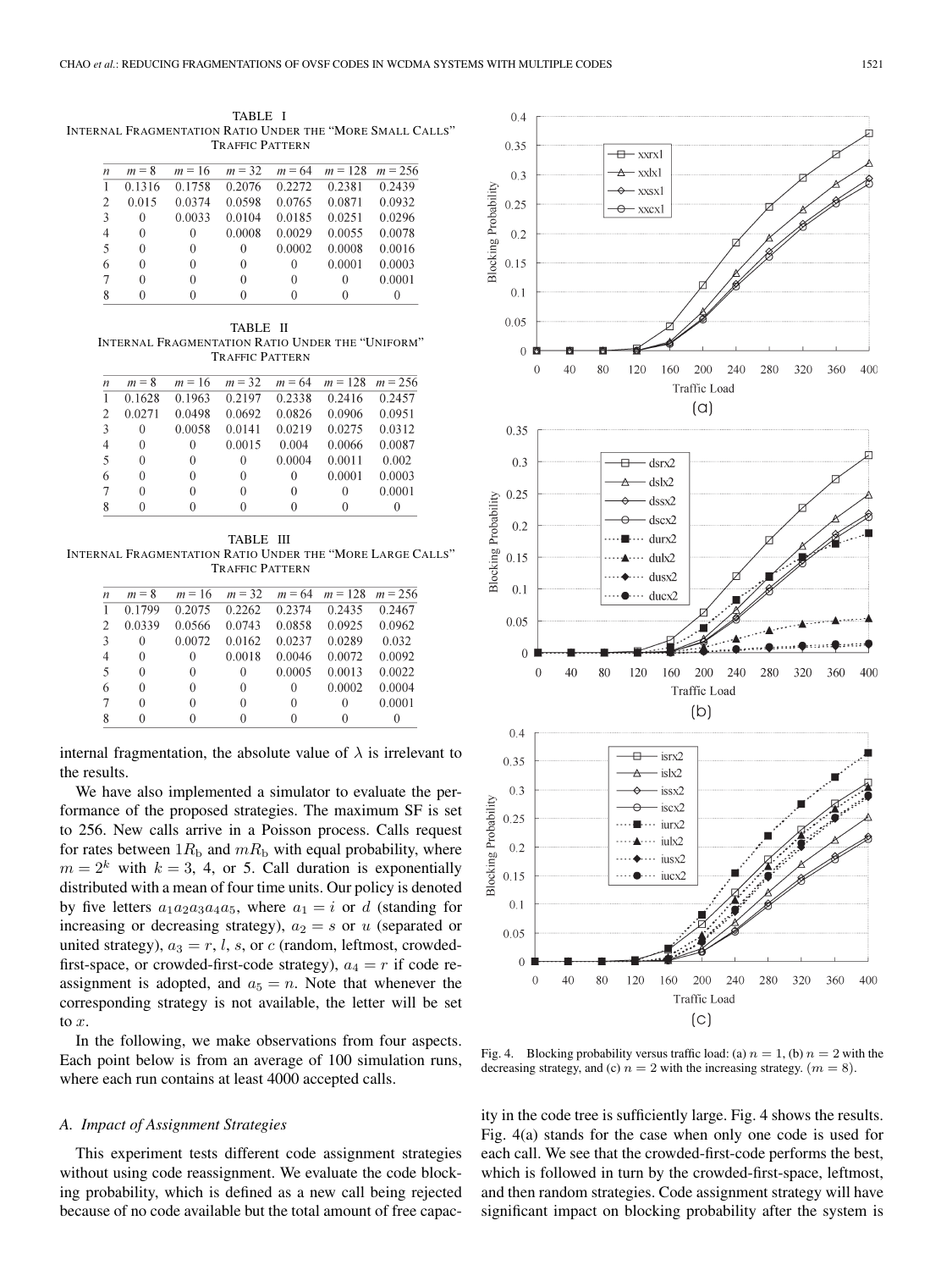60% fully loaded (at around  $load = 160$ ). For example, when the code tree is about 80% fully loaded (at around  $load =$ 200), the blocking probabilities are 11.2%, 6.7%, 5.5%, and 5.3% for these four strategies, respectively.

Fig. 4(b) shows the same simulation when  $n = 2$ . Since more than one code is available for each request, our multicode assignment strategies can be adopted. Here the decreasing strategy is adopted. Interestingly, we find that the group of schemes following the united strategy outperforms all the other strategies. This is because codes belonging to the same request always leave the code tree at the same time, thus leaving more space for future larger codes. Among all, the crowded-firstspace is the best, which is seconded by the crowded-firstcode strategy.

Fig. 4(c) shows the results when  $n = 2$  and the increasing strategy is adopted. Contrary to our earlier observation, the *issx2* and *iscx2* schemes, which adopt the separated strategy, perform the best. We believe that this is because lower-rate codes are assigned first, making it easier to occupy larger codes instead of perfect-matching ones.

To view the comparison from a different angle, we compare the effective utilization of the code tree in Fig. 5, where the effective utilization is defined as the average capacity of the code tree that is actually used. For example, for  $n = 1$ , a request of  $5R<sub>b</sub>$  will be assigned to an  $8R<sub>b</sub>$  code. So only  $5/8$ of the capacity is actually utilized, i.e., both internal and external fragmentations are taken into account in this metric. Note that in the figure, we also show the utilization of schemes *xxsr1*, *dssr2*, and *issr2*, for which code reassignment is adopted. In such cases, external fragmentation is completely removed, so the maximum utilization is always achieved, and this represents a reference of utilization upper bound. Consistent with the earlier observations, the crowded-first-code and crowded-first-space strategies are the best. In Fig. 5(a), at load = 400, both *xxsx1* and *xxcx1* achieve 95.5% of the utilization upper bound while only 94.3 and 88.5% are obtained for *xxlx1* and *xxrx1*, respectively. The same simulation with  $n = 2$  is shown in Fig. 5(b). When compared with Fig. 5(a), we can see that the utilization is increased. For example, at  $load = 400$ , the increased utilization is 10.7, 10.7, 14.4, and 16.6% for *dusx2*, *ducx2*, *dulx2*, and *durx2*, respectively. This indicates the benefit of using multiple codes. Fig. 5(c) is the result for  $n = 2$  with increasing strategy. Similar to an earlier experiment, *issx2* and *iscx2* have the best performance, but it is still not as good as decreasing strategies *dusx2* and *ducx2*.

To conclude, when comparing all of these figures, the decreasing and united strategies coupled with the crowded-firstcode or crowded-first-space strategy (i.e., schemes *dusx2* and *ducx2*) are the best choices. The blocking probability can be kept below 2% even when the system is heavily loaded. And the utilization can reach 99.5% of the upper bound. This implies that these schemes can greatly relieve the external fragmentation problem.

# *B. Impact of Reassignment Strategies*

Next, we further experiment on reassignment strategies. The performance metric is the number of reassignments being taken



Fig. 5. Code tree utilization versus traffic load: (a)  $n = 1$ , (b)  $n = 2$  with the decreasing strategy, and (c)  $n = 2$  with the increasing strategy.  $(m = 8)$ .

(comparing blocking probability makes no sense here because with reassignment any strategy can accept a new call whenever there is sufficient free capacity). Fig. 6(a) shows the result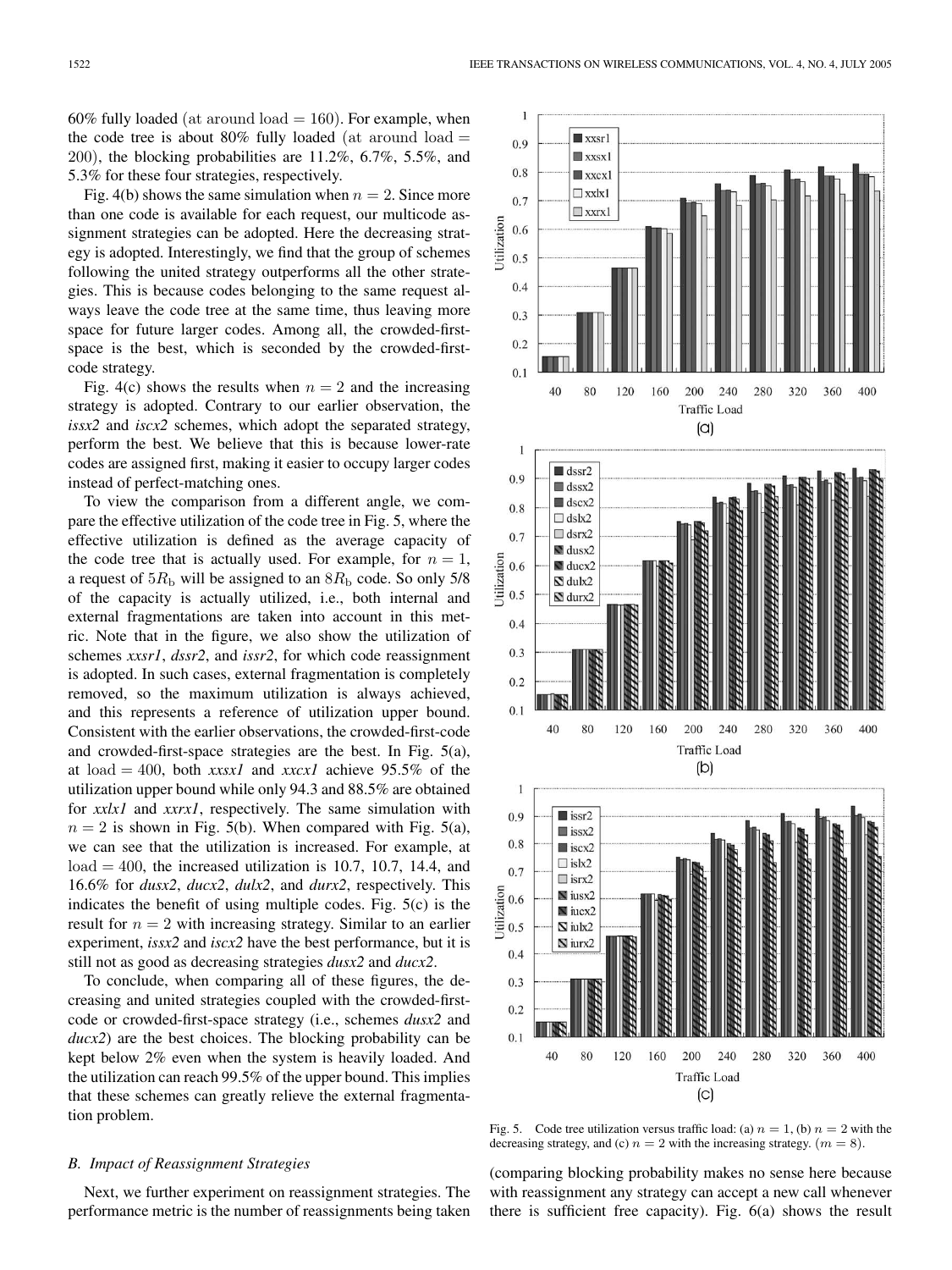

Fig. 6. Reassignment cost versus traffic load: (a)  $n = 1$ , (b)  $n = 2$  with the decreasing strategy, and (c)  $n = 2$  with the increasing strategy.  $(m = 8)$ .

when  $n = 1$ . This shows that the crowded-first-code and crowded-first-space strategies, while having the lowest blocking probabilities, also have the smallest migration costs. Code

reassignment costs are increasing sharply after the code tree is around 50% fully loaded (load  $= 120$ ). For example, when the code tree is about 80% fully loaded (load  $= 200$ ), the reassignment costs are 549, 256, 174, and 174 for *xxrr1*, *xxlr1*, *xxsr1*, and *xxcr1*, respectively.

Fig. 6(b) shows the same simulation when  $n = 2$  with the decreasing strategy. The migration costs when the united strategy is adopted tend to be lower than those when the separated strategy is adopted. Since the relative performance is similar to that in Figs. 4 and 5, we would suggest *dusr2* and *ducr2* as the best choices for use. Interestingly, the result also shows that these two schemes even have smaller migration costs than the case of  $n = 1$  (note that  $n = 2$  means that there are more busy smaller codes in the code tree since a request may be split). Thus, using multiple codes is very attractive to improve the performance of WCDMA systems. Fig. 6(c) shows the case when  $n = 2$  with the increasing strategy. The *issr2* and *iscr2* schemes are the best but are still outperformed by earlier two *dusr2* and *ducr2* schemes.

We also compare the average number of relocations to accept an originally blocked call. When  $load = 400$  and  $n = 1$ , there are 1.7, 1.65, 1.6, and 1.6 relocations for *xxrr1*, *xxlr1*, *xxsr1*, and *xxcr1*, respectively. When  $load = 400$  and  $n = 2$ , the numbers of relocations are reduced to 1.18, 1.14, 1.05, and 1.05 for *durr2*, *dulr2*, *dusr2*, and *ducr2*, respectively. The average numbers of replacements per accepted new call are relatively small for all these four strategies. Again, the crowded-first-space and crowded-first-code schemes still perform the best.

## *C. Impact of Call Pattern*

In earlier experiments, we assume that calls request for rates with equal probability. Here we test two more traffic patterns we defined in the beginning of this section: more small calls and more large calls. The effect on code blocking is shown in Fig. 7(a). Scheme *dusx2* performs the best in all three different call patterns, which is followed by *ducx2*. We see that the "more large calls" cases incur much larger blocking probabilities. Thus, adopting effective assignment strategies plays a more important role in such cases as opposed that in the "more small calls" cases. Fig. 7(b) shows the reassignment costs. The trend is generally similar.

#### *D. Impact of* n

Section III only analyzes the effect of internal fragmentation. In this experiment, we test different values of  $n$ , intending to observe the combined effect of both internal and external fragmentations. The maximal requested rate  $m$  is 8, 16, or  $32R<sub>b</sub>$ . The combined decreasing, united, crowded-first-space strategy is adopted as the representing scheme in this comparison. Fig. 8(a) shows the results in terms of blocking probability. When comparing the related trends, we see significant improvement in the cases of  $m = 8R<sub>b</sub>$  and  $16R<sub>b</sub>$  when n is increased from 1 to 2 and in the case of  $m = 32R<sub>b</sub>$  when n is increased to 3. We believe that this is because with larger requests, there are more chances of having internal fragmentation. Thus, using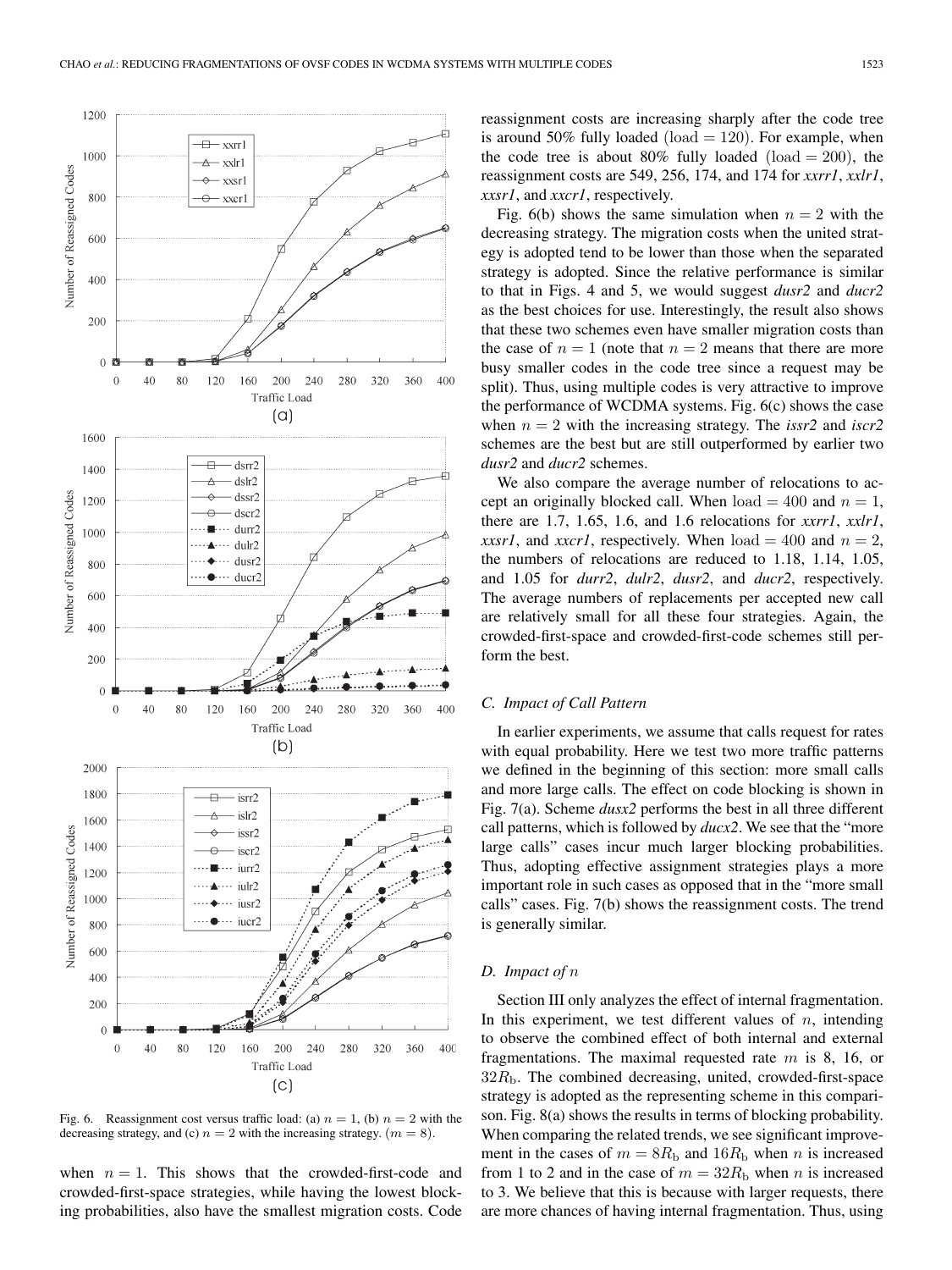

Fig. 7. The effects of call patterns on (a) blocking probability and (b) reassignment cost  $(m = 8)$ .

more codes to support a request is more attractive in such cases. Fig. 8(b) shows the result in terms of migration costs. The trend is somewhat different: the numbers of reassignments all drop significantly when  $n$  is increased from 1 to 2.

# VI. CONCLUSION

Due to the quick growth of PCS user populations, wireless bandwidth has become a critical resource to the success of next-generation wireless communication systems. In this paper, we have addressed both internal and external fragmentation problems when using WCDMA OVSF code trees. Based on the idea of using multiple codes to support a call request, several assignment and reassignment strategies are proposed and evaluated to relieve these problems. Simulation results show that the crowded-first-code or crowded-first-space strategy coupled with the united and decreasing strategies is the best choice among all in terms of blocking probability, code tree utilization, and code migration cost. Simulation results also suggest that using two or three codes will be sufficient to achieve high performance as well as effectively relieve both the internal and external fragmentation problems.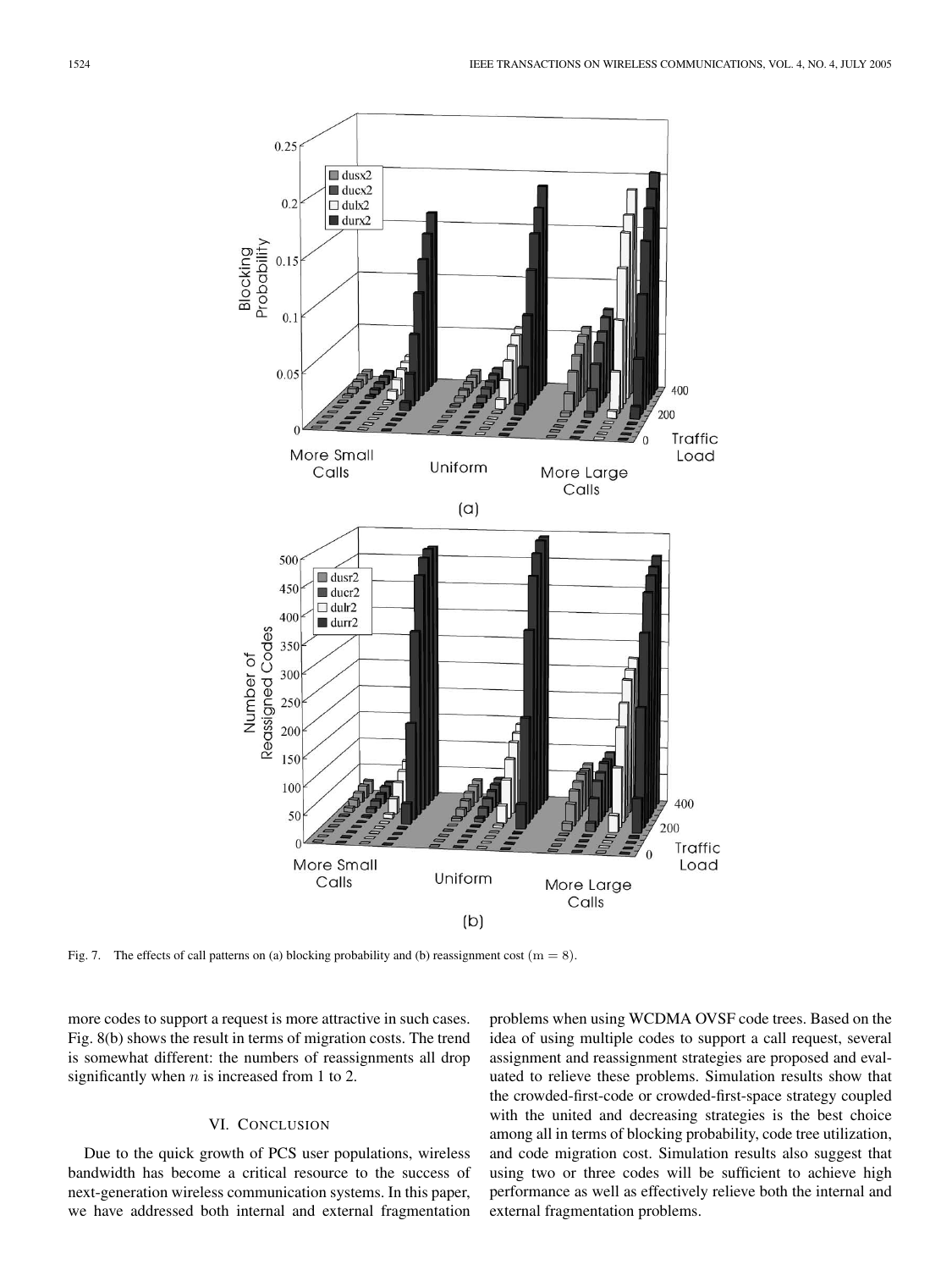

Fig. 8. The effects of *n* and *m* on (a) blocking probability and (b) reassignment cost.

#### **REFERENCES**

- [1] (1999). "Spreading and modulation (FDD), Third Generation Partnership Project; Technical Specification Group Radio Access Network," [Online]. Available: http://www.3gpp.org
- [2] F. Adachi, M. Sawahashi, and K. Okawa, "Tree-structured generation of orthogonal spreading codes with different lengths for forward link of DS-CDMA mobile radio," *Electron. Lett.*, vol. 33, no. 1, pp. 27–28, Jan. 1997.
- [3] F. Adachi, M. Sawahashi, and H. Suda, "Wideband DS-CDMA for next-generation mobile communications systems," *IEEE Commun. Mag.*, vol. 36, no. 9, pp. 56–69, Sep. 1998.
- [4] R. Assarut, K. Kawanishi, U. Yamamoto, Y. Onozato, and M. Matsushita, "Region division assignment of orthogonal variablespreading-factor codes in W-CDMA," in *Proc. IEEE Vehicular Technology Conf. (VTC)*, Atlantic City, NJ, 2001, vol. 3, pp. 1884–1888.
- [5] W.-T. Chen, Y.-P. Wu, and H.-C. Hsiao, "A novel code assignment scheme for W-CDMA systems," in *Proc. IEEE Vehicular Technology Conf. (VTC)*, Atlantic City, NJ, 2001, vol. 2, pp. 1182–1186.
- [6] R.-G. Cheng, "A code management mechanism for WCDMA mobile communication networks," in *Proc. Int. Workshop Mobile Communications*, Crete, Greece, 1999, pp. 348–353.
- [7] R.-G. Cheng and P. Lin, "OVSF code channel assignment for IMT-2000," in *Proc. IEEE Vehicular Technology Conf. (VTC)*, Tokyo, Japan, 2001, vol. 3, pp. 2188–2192.
- [8] E. Dahlman, B. Gudmundson, M. Nilsson, and J. Skold, "UMTS/IMT-2000 based on wideband CDMA," *IEEE Commun. Mag.*, vol. 36, no. 9, pp. 70–80, Sep. 1998.
- [9] R. Fantacci and S. Nannicini, "Multiple access protocol for integration of variable bit rate multimedia traffic in UMTS/IMT-2000 based on wideband CDMA," *IEEE J. Sel. Areas Commun.*, vol. 18, no. 8, pp. 1441– 1454, Aug. 2000.
- [10] V. K. Garg, *IS-95 CDMA and CDMA2000*. Upper Saddle River, NJ: Prentice-Hall, 2000.
- [11] H. Holma and A. Toskala, *WCDMA for UMTS*. New York: Wiley, 2000.